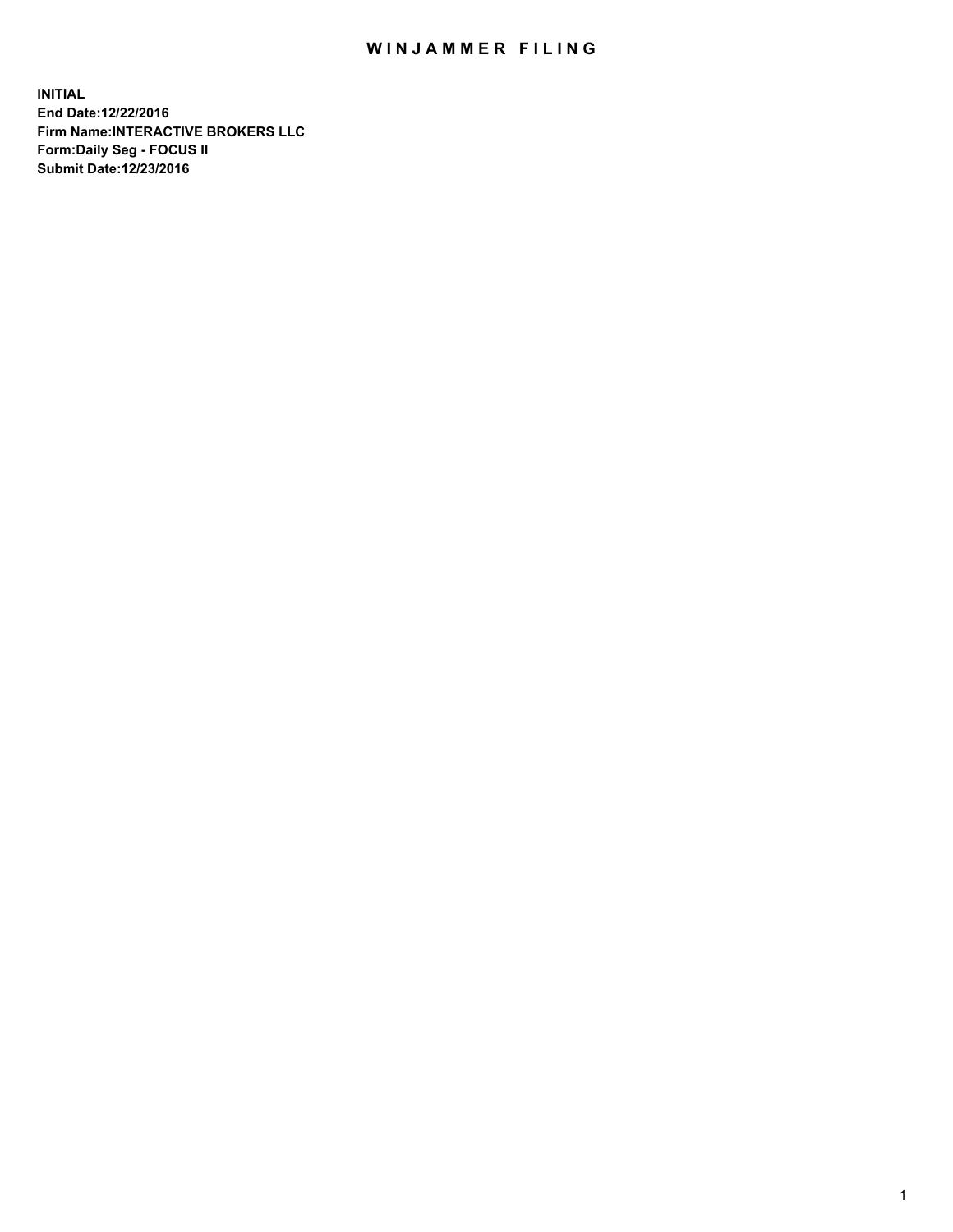## **INITIAL End Date:12/22/2016 Firm Name:INTERACTIVE BROKERS LLC Form:Daily Seg - FOCUS II Submit Date:12/23/2016 Daily Segregation - Cover Page**

| Name of Company<br><b>Contact Name</b><br><b>Contact Phone Number</b><br><b>Contact Email Address</b>                                                                                                                                                                                                                          | <b>INTERACTIVE BROKERS LLC</b><br>James Menicucci<br>203-618-8085<br><u>jmenicucci@interactivebrokers.c</u><br>om |
|--------------------------------------------------------------------------------------------------------------------------------------------------------------------------------------------------------------------------------------------------------------------------------------------------------------------------------|-------------------------------------------------------------------------------------------------------------------|
| FCM's Customer Segregated Funds Residual Interest Target (choose one):<br>a. Minimum dollar amount: ; or<br>b. Minimum percentage of customer segregated funds required:%; or<br>c. Dollar amount range between: and; or<br>d. Percentage range of customer segregated funds required between:% and%.                          | $\overline{\mathbf{0}}$<br>0<br>155,000,000 245,000,000<br>0 <sub>0</sub>                                         |
| FCM's Customer Secured Amount Funds Residual Interest Target (choose one):<br>a. Minimum dollar amount: ; or<br>b. Minimum percentage of customer secured funds required:%; or<br>c. Dollar amount range between: and; or<br>d. Percentage range of customer secured funds required between:% and%.                            | $\overline{\mathbf{0}}$<br>$\overline{\mathbf{0}}$<br>80,000,000 120,000,000<br>00                                |
| FCM's Cleared Swaps Customer Collateral Residual Interest Target (choose one):<br>a. Minimum dollar amount: ; or<br>b. Minimum percentage of cleared swaps customer collateral required:% ; or<br>c. Dollar amount range between: and; or<br>d. Percentage range of cleared swaps customer collateral required between:% and%. | $\overline{\mathbf{0}}$<br>$\overline{\mathbf{0}}$<br>0 <sub>0</sub><br><u>00</u>                                 |

Attach supporting documents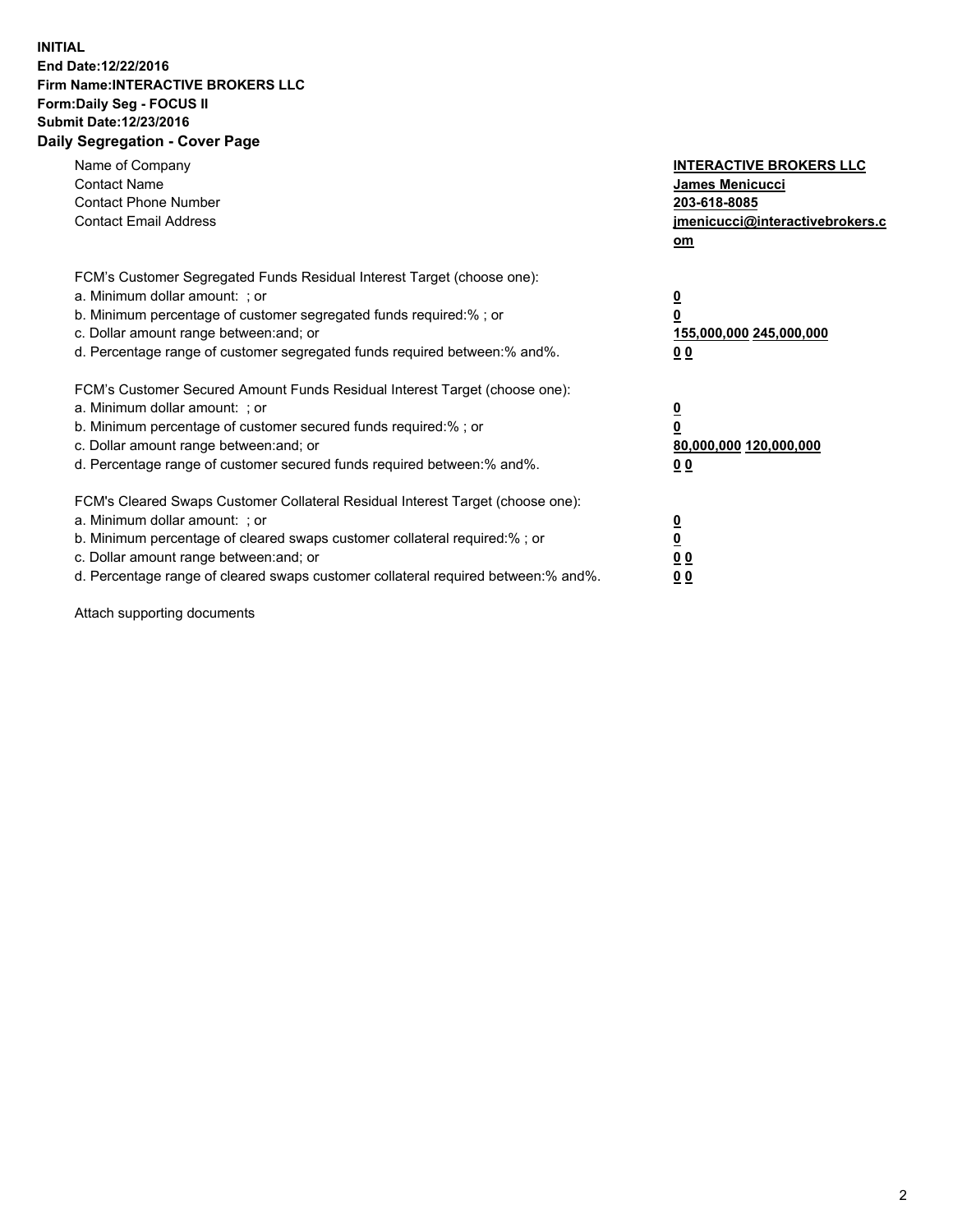## **INITIAL End Date:12/22/2016 Firm Name:INTERACTIVE BROKERS LLC Form:Daily Seg - FOCUS II Submit Date:12/23/2016 Daily Segregation - Secured Amounts**

|                | Daily Jegregation - Jeculed Aniounts                                                                       |                                  |
|----------------|------------------------------------------------------------------------------------------------------------|----------------------------------|
|                | Foreign Futures and Foreign Options Secured Amounts                                                        |                                  |
|                | Amount required to be set aside pursuant to law, rule or regulation of a foreign                           | $0$ [7305]                       |
|                | government or a rule of a self-regulatory organization authorized thereunder                               |                                  |
| 1.             | Net ledger balance - Foreign Futures and Foreign Option Trading - All Customers                            |                                  |
|                | A. Cash                                                                                                    | 341,249,397 [7315]               |
|                | B. Securities (at market)                                                                                  | $0$ [7317]                       |
| 2.             | Net unrealized profit (loss) in open futures contracts traded on a foreign board of trade                  | 10,179,649 [7325]                |
| 3.             | Exchange traded options                                                                                    |                                  |
|                | a. Market value of open option contracts purchased on a foreign board of trade                             | 218,670 [7335]                   |
|                | b. Market value of open contracts granted (sold) on a foreign board of trade                               | $-30,008$ [7337]                 |
| 4.             | Net equity (deficit) (add lines 1.2. and 3.)                                                               | 351,617,708 [7345]               |
| 5.             | Account liquidating to a deficit and account with a debit balances - gross amount                          | 75,187 [7351]                    |
|                | Less: amount offset by customer owned securities                                                           | 0 [7352] 75,187 [7354]           |
| 6.             | Amount required to be set aside as the secured amount - Net Liquidating Equity                             | 351,692,895 [7355]               |
|                | Method (add lines 4 and 5)                                                                                 |                                  |
| 7.             | Greater of amount required to be set aside pursuant to foreign jurisdiction (above) or line                | 351,692,895 [7360]               |
|                | 6.                                                                                                         |                                  |
|                | FUNDS DEPOSITED IN SEPARATE REGULATION 30.7 ACCOUNTS                                                       |                                  |
| $\mathbf{1}$ . | Cash in banks                                                                                              |                                  |
|                | A. Banks located in the United States                                                                      | 1,685,938 [7500]                 |
|                | B. Other banks qualified under Regulation 30.7                                                             | 0 [7520] 1,685,938 [7530]        |
| 2.             | Securities                                                                                                 |                                  |
|                | A. In safekeeping with banks located in the United States                                                  | 396,054,671 [7540]               |
|                | B. In safekeeping with other banks qualified under Regulation 30.7                                         | 0 [7560] 396,054,671 [7570]      |
| 3.             | Equities with registered futures commission merchants                                                      |                                  |
|                | A. Cash                                                                                                    | $0$ [7580]                       |
|                | <b>B.</b> Securities                                                                                       | $0$ [7590]                       |
|                | C. Unrealized gain (loss) on open futures contracts                                                        | $0$ [7600]                       |
|                | D. Value of long option contracts                                                                          | $0$ [7610]                       |
|                | E. Value of short option contracts                                                                         | 0 [7615] 0 [7620]                |
| 4.             | Amounts held by clearing organizations of foreign boards of trade                                          |                                  |
|                | A. Cash                                                                                                    | $0$ [7640]                       |
|                | <b>B.</b> Securities                                                                                       | $0$ [7650]                       |
|                | C. Amount due to (from) clearing organization - daily variation                                            | $0$ [7660]                       |
|                | D. Value of long option contracts                                                                          | $0$ [7670]                       |
|                | E. Value of short option contracts                                                                         | 0 [7675] 0 [7680]                |
| 5.             | Amounts held by members of foreign boards of trade                                                         |                                  |
|                | A. Cash                                                                                                    | 67,444,264 [7700]                |
|                | <b>B.</b> Securities                                                                                       | $0$ [7710]                       |
|                | C. Unrealized gain (loss) on open futures contracts                                                        | 7,841,270 [7720]                 |
|                | D. Value of long option contracts                                                                          | 218,670 [7730]                   |
|                | E. Value of short option contracts                                                                         | -30,008 [7735] 75,474,196 [7740] |
| 6.             | Amounts with other depositories designated by a foreign board of trade                                     | 0 [7760]                         |
| 7.             | Segregated funds on hand                                                                                   | $0$ [7765]                       |
| 8.             | Total funds in separate section 30.7 accounts                                                              | 473,214,805 [7770]               |
| 9.             | Excess (deficiency) Set Aside for Secured Amount (subtract line 7 Secured Statement<br>Page 1 from Line 8) | 121,521,910 [7380]               |
| 10.            | Management Target Amount for Excess funds in separate section 30.7 accounts                                | 80,000,000 [7780]                |
| 11.            | Excess (deficiency) funds in separate 30.7 accounts over (under) Management Target                         | 41,521,910 [7785]                |
|                |                                                                                                            |                                  |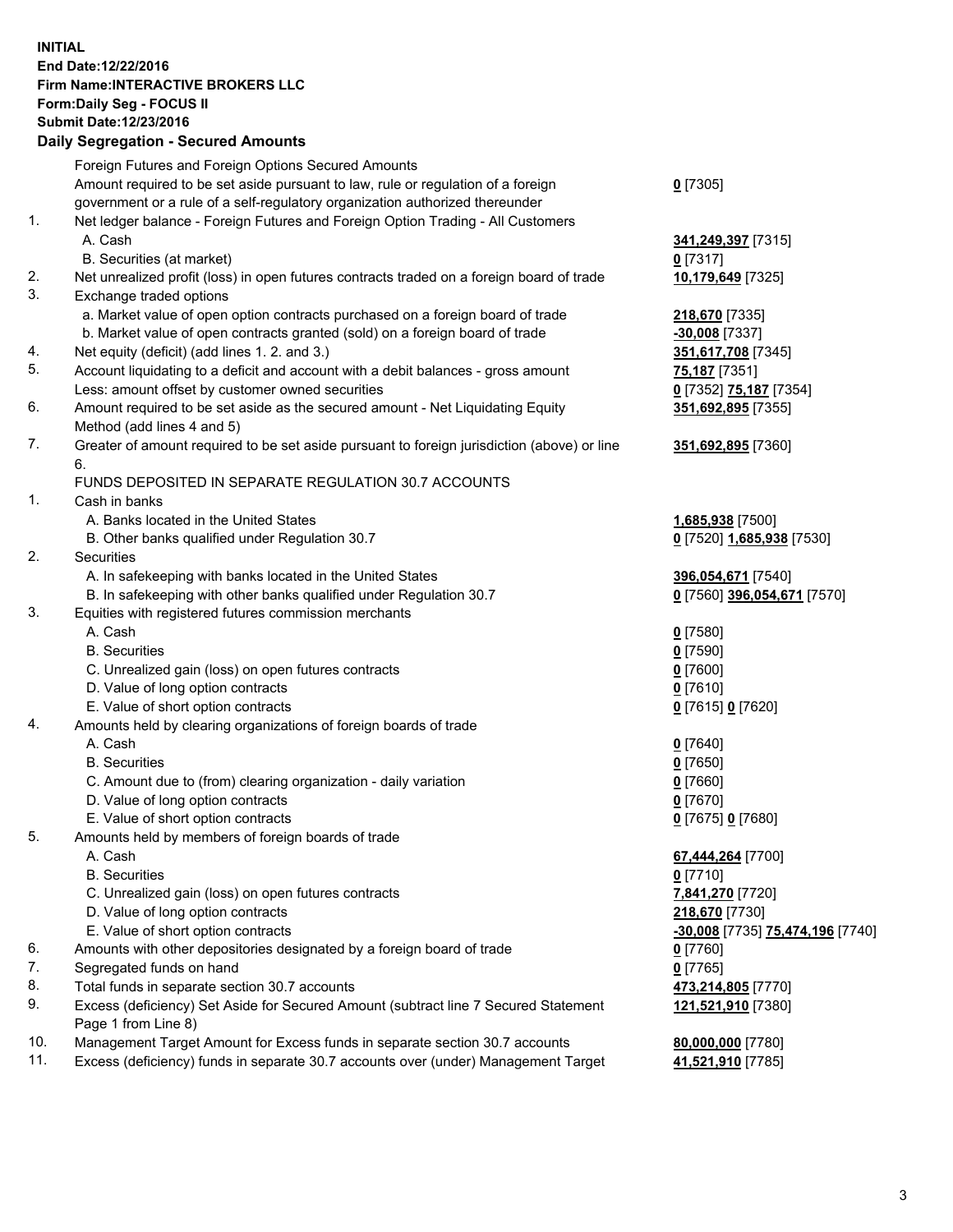**INITIAL End Date:12/22/2016 Firm Name:INTERACTIVE BROKERS LLC Form:Daily Seg - FOCUS II Submit Date:12/23/2016 Daily Segregation - Segregation Statement** SEGREGATION REQUIREMENTS(Section 4d(2) of the CEAct) 1. Net ledger balance A. Cash **3,180,393,295** [7010] B. Securities (at market) **0** [7020] 2. Net unrealized profit (loss) in open futures contracts traded on a contract market **-31,231,144** [7030] 3. Exchange traded options A. Add market value of open option contracts purchased on a contract market **109,641,117** [7032] B. Deduct market value of open option contracts granted (sold) on a contract market **-198,736,921** [7033] 4. Net equity (deficit) (add lines 1, 2 and 3) **3,060,066,347** [7040] 5. Accounts liquidating to a deficit and accounts with debit balances - gross amount **169,657** [7045] Less: amount offset by customer securities **0** [7047] **169,657** [7050] 6. Amount required to be segregated (add lines 4 and 5) **3,060,236,004** [7060] FUNDS IN SEGREGATED ACCOUNTS 7. Deposited in segregated funds bank accounts A. Cash **97,118,156** [7070] B. Securities representing investments of customers' funds (at market) **1,985,416,719** [7080] C. Securities held for particular customers or option customers in lieu of cash (at market) **0** [7090] 8. Margins on deposit with derivatives clearing organizations of contract markets A. Cash **20,399,479** [7100] B. Securities representing investments of customers' funds (at market) **1,276,426,880** [7110] C. Securities held for particular customers or option customers in lieu of cash (at market) **0** [7120] 9. Net settlement from (to) derivatives clearing organizations of contract markets **-6,931,818** [7130] 10. Exchange traded options A. Value of open long option contracts **109,636,991** [7132] B. Value of open short option contracts **-198,680,097** [7133] 11. Net equities with other FCMs A. Net liquidating equity **0** [7140] B. Securities representing investments of customers' funds (at market) **0** [7160] C. Securities held for particular customers or option customers in lieu of cash (at market) **0** [7170] 12. Segregated funds on hand **0** [7150] 13. Total amount in segregation (add lines 7 through 12) **3,283,386,310** [7180] 14. Excess (deficiency) funds in segregation (subtract line 6 from line 13) **223,150,306** [7190] 15. Management Target Amount for Excess funds in segregation **155,000,000** [7194] **68,150,306** [7198]

16. Excess (deficiency) funds in segregation over (under) Management Target Amount Excess